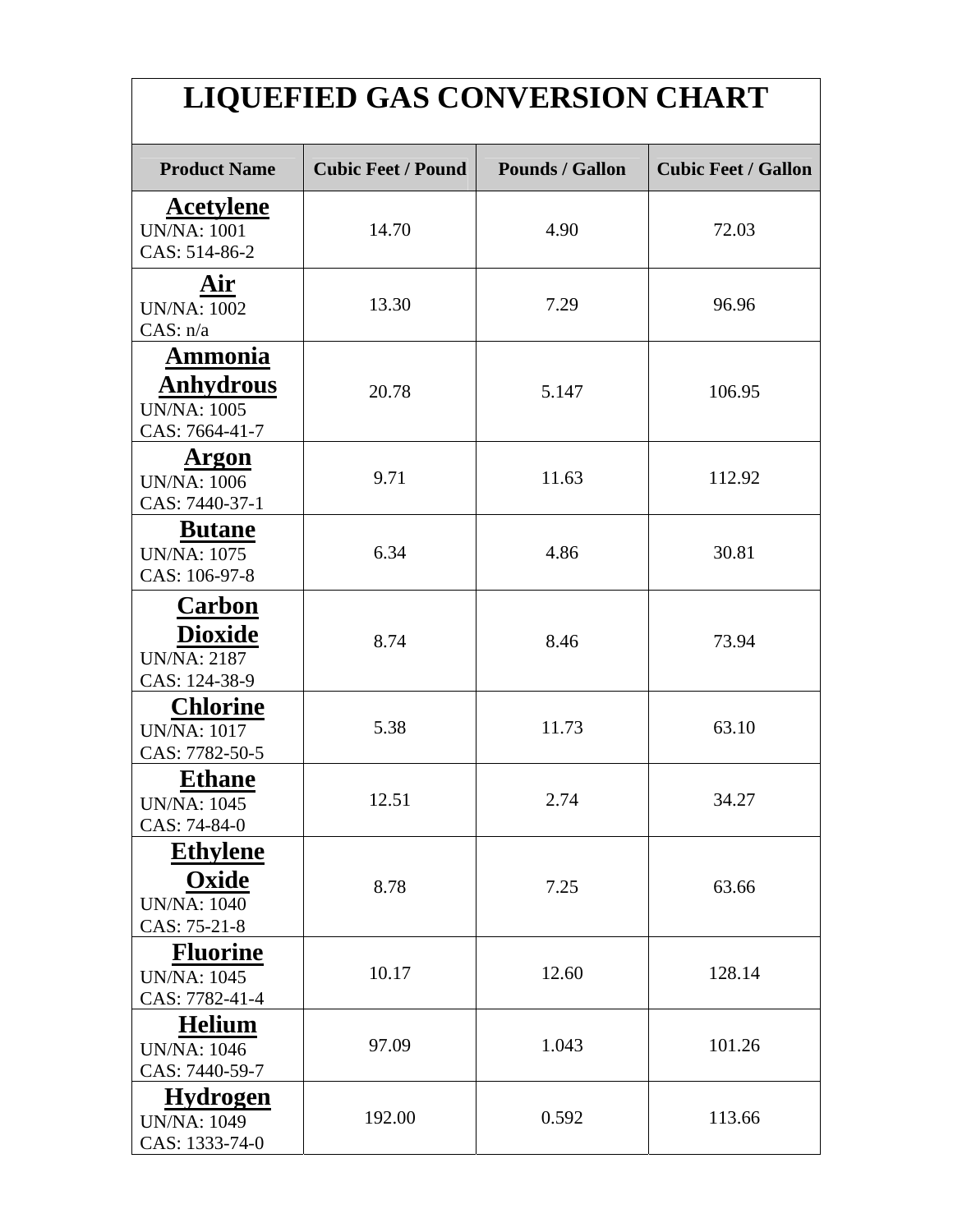| <b>Product Name</b>                                                        | <b>Cubic Feet / Pound</b> | <b>Pounds / Gallon</b> | <b>Cubic Feet / Gallon</b> |  |
|----------------------------------------------------------------------------|---------------------------|------------------------|----------------------------|--|
| <b>Hydrogen</b><br><b>Chloride</b><br><b>UN/NA: 1050</b><br>CAS: 7647-01-0 | 10.60                     | 8.35                   | 88.51                      |  |
| <b>Krypton</b><br><b>UN-NA: 1056</b><br>CAS: 7439-90-9                     | 4.60                      | 20.15                  | 92.69                      |  |
| <b>Methane</b><br><b>UN/NA: 1971</b><br>CAS: 74-82-8                       | 23.61                     | 3.55                   | 83.81                      |  |
| <b>Methyl</b><br><b>Bromide</b><br><b>UN/NA: 1062</b><br>CAS: 74-83-9      | 4.03                      | 5.37                   | 21.64                      |  |
| <b>Neon</b><br><b>UN/NA: 1065</b><br>CAS: 7440-01-9                        | 19.18                     | 10.07                  | 193.14                     |  |
| <b>Mapp Gas</b><br><b>UN/NA: 1060</b><br>CAS: n/a                          | 9.20                      | 4.80                   | 44.16                      |  |
| <b>Nitrogen</b><br><b>UN/NA: 1066</b><br>CAS: 7727-37-9                    | 13.89                     | 6.75                   | 93.75                      |  |
| <b>Nitrous Oxide</b><br><b>UN/NA: 1070</b><br>CAS: 10024-97-2              | 8.73                      | 6.45                   | 56.31                      |  |
| <b>Oxygen</b><br><b>UN/NA: 1072</b><br>CAS: 7782-44-7                      | 12.05                     | 9.52                   | 114.72                     |  |
| <b>Propane</b><br><b>UN/NA: 1075</b><br>CAS: 74-98-6                       | 8.45                      | 4.22                   | 35.65                      |  |
| <b>Sulfur</b><br><b>Dioxide</b><br><b>UN/NA: 1079</b><br>CAS: 7446-09-5    | 5.94                      | 12.0                   | 71.28                      |  |
| <b>Xenon</b><br><b>UN-NA</b> : 2036<br>CAS: 7440-63-3                      | 2.93                      | 25.51                  | 74.74                      |  |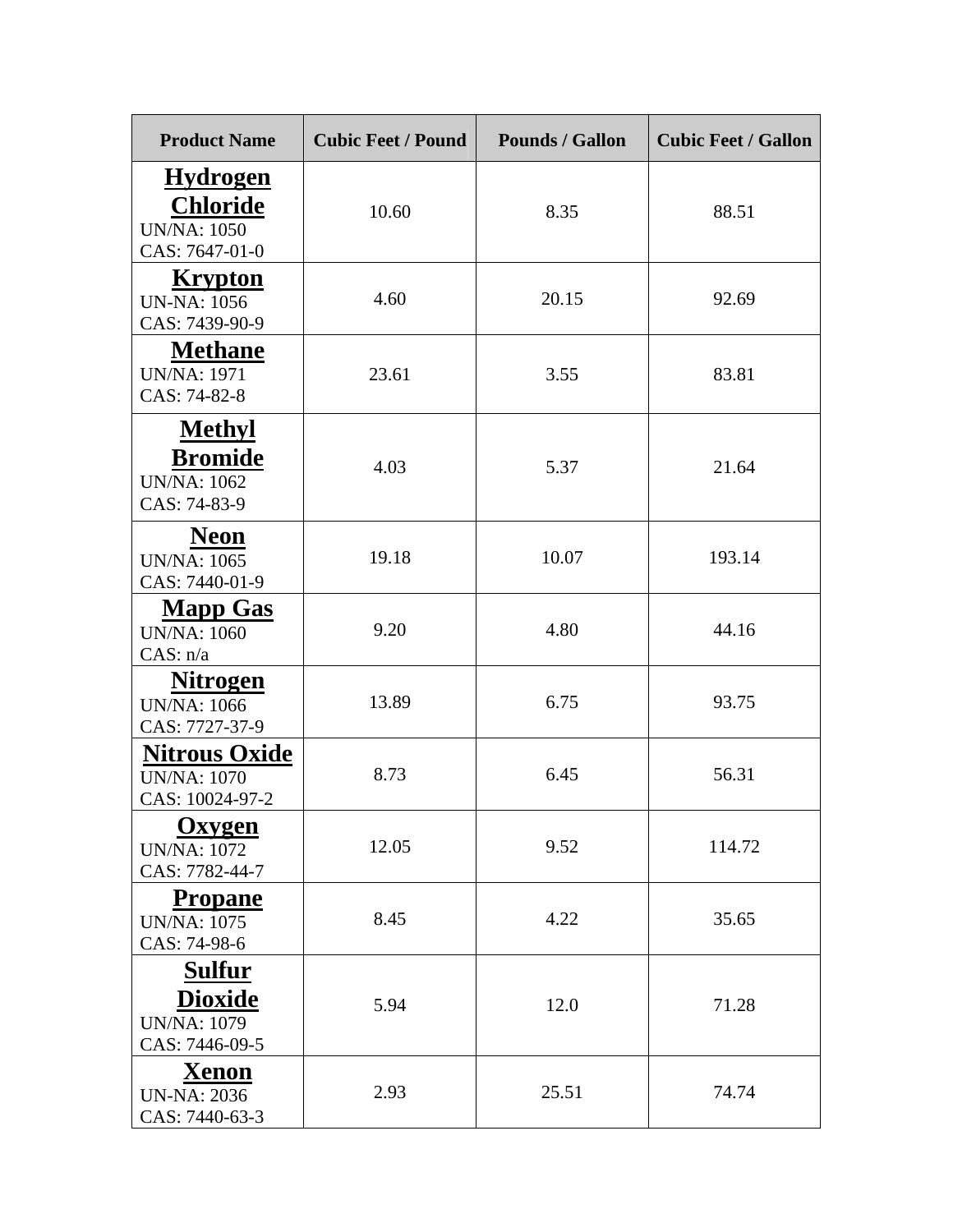| <b>REFRIGERANTS</b>                                                                                                    |                                                  |                  |               |  |  |
|------------------------------------------------------------------------------------------------------------------------|--------------------------------------------------|------------------|---------------|--|--|
| <b>Product Name</b>                                                                                                    | <b>Conversions</b>                               | Gallons / 30 lbs | $ft^3/30$ lbs |  |  |
| $R-12$<br>Dichlorodifluoromethane                                                                                      | 11.10 lbs / gal<br>34.60 ft <sup>3</sup> / gal   | 2.70             | 93.42         |  |  |
| $R-13$<br>Chlorotrifluoromethane                                                                                       | $7.55$ lbs / gal<br>27.25 ft <sup>3</sup> / gal  | 3.97             | 108.18        |  |  |
| <b>R-13B1</b><br>Bromotrifluoromethane                                                                                 | 13.10 lbs / gal<br>34.00 ft $^3$ / gal           | 2.29             | 77.86         |  |  |
| $R-22$<br>Chlorodifluoromethane                                                                                        | 10.10 lbs / gal<br>43.56 ft <sup>3</sup> / gal   | 2.97             | 129.37        |  |  |
| $R-115$<br>Chloropentafluoroethane                                                                                     | 10.90 lbs / gal<br>30.50 ft <sup>3</sup> / gal   | 2.75             | 83.88         |  |  |
| $R-123$<br>2,2-Dichloro-1,1,1-Trifluoroethane                                                                          | $12.20$ lbs / gal<br>46.90 ft <sup>3</sup> / gal | 2.46             | 115.37        |  |  |
| $R-134$<br>1,1,1,2-Tetrafluoroethane                                                                                   | $8.20$ lbs / gal<br>25.30 ft <sup>3</sup> / gal  | 3.66             | 92.60         |  |  |
| $R-142b$<br>Chlorodifluoroethane                                                                                       | 9.35 lbs / gal<br>34.40 ft <sup>3</sup> / gal    | 3.21             | 110.42        |  |  |
| $R-152a$<br>Difluoroethane                                                                                             | 7.59 lbs $/$ gal<br>44.40 ft <sup>3</sup> / gal  | 3.95             | 175.38        |  |  |
| $R-401a$ (MP-39)<br>Chlorodifluoromethane 53%<br>1,1-Difluoroethane 13%<br>2-Chloro-1,1,1,2-Tetrafluoroethane 34%      | 10.00 lbs / gal<br>23.90 ft <sup>3</sup> / gal   | 3.00             | 71.70         |  |  |
| $R-401b$<br>$(MP-66)$<br>Chlorodifluoromethane 61%<br>1,1-Difluoroethane 11%<br>2-Chloro-1,1,1,2-Tetrafluoroethane 28% | 10.00 lbs / gal<br>23.20 ft <sup>3</sup> / gal   | 3.00             | 69.60         |  |  |
| $R-402a$ (HP-80)<br>Pentafluoroethane 60%<br>Chlorodifluoromethane 38%                                                 | $9.60$ lbs / gal<br>23.30 ft <sup>3</sup> / gal  | 3.13             | 72.93         |  |  |
| Propane 2%<br>$R-402b$<br>$(HP-81)$<br>Pentafluoroethane 38%<br>Chlorodifluoromethane 60%<br>Propane 2%                | $9.50$ lbs / gal<br>23.10 ft <sup>3</sup> / gal  | 3.16             | 73.00         |  |  |
| $R-404a$ (HP-62, FX-70)<br>Pentafluoroethane 44%<br>1,1,1-Trifluoroethane 52%<br>1,1,1,2-Tetrafluoroethane 4%          | 8.80 lbs / gal<br>$21.30 \text{ ft}^3$ / gal     | 3.41             | 72.63         |  |  |